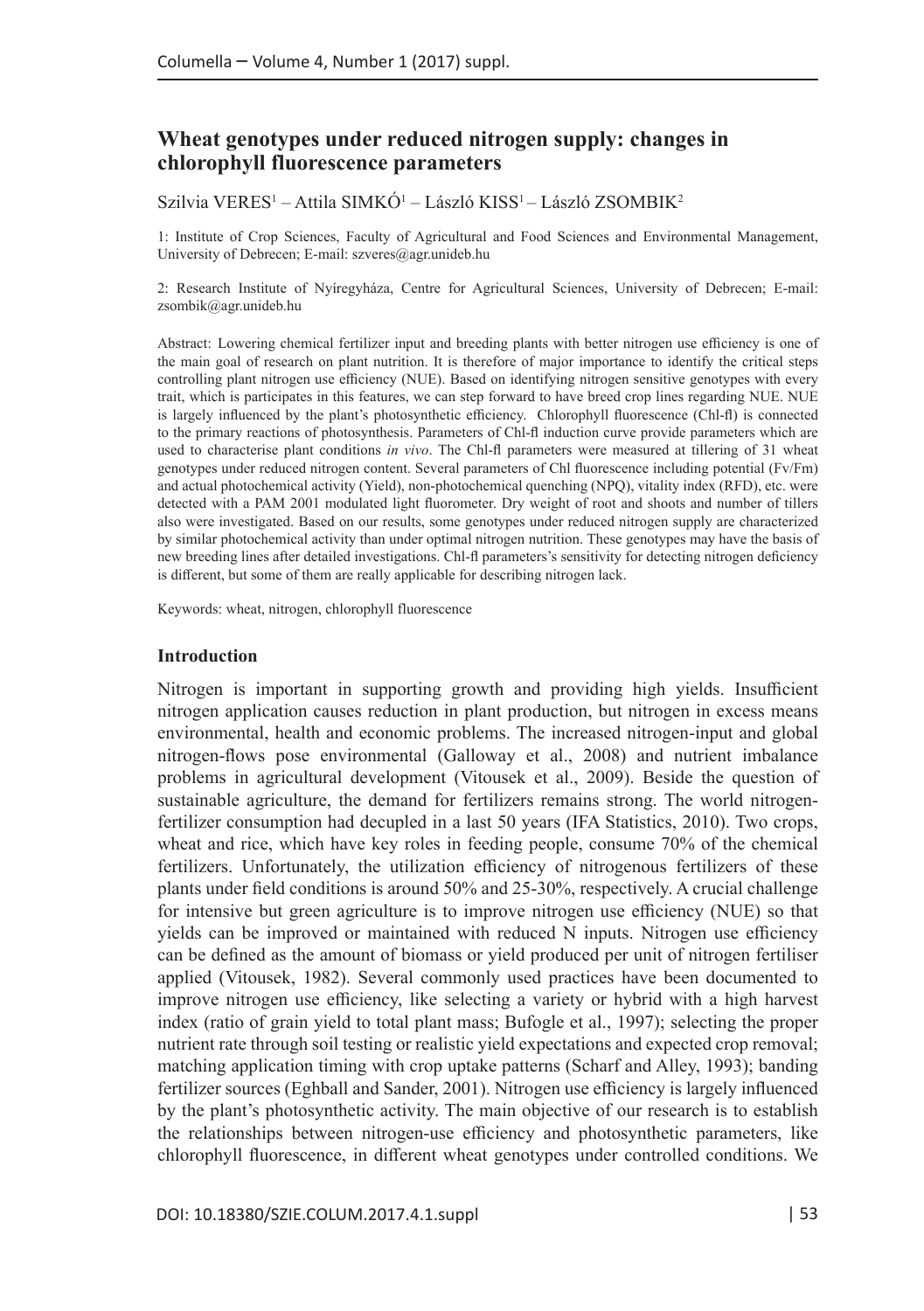investigate parameters, which are able to use detecting different N supply conditions of plant.

## **Materials and methods**

The experimental plant was wheat (*Triticum aestivum L*.), 31 different genotypes (Babona, Bánkúti M, Békés, Berény, Fóti, Gyöngyöstarjáni, HB04, Hyfi, Hylux, Hyspeed, Kunglória, Kunhalom, Lupus, Marcaltői, Marsall, Mulan, Mv Karéj, Mv Lucilla, Mv Suba, Nádor, Nagyatádi, Nagyoroszi, Nagyrozvágyi, Porteleki, Rétsági, Ricsei, Saturnus, Sirtaki, Szajlai, Toldi, Urai) were investigated using two different nitrogen supply (optimal and ¼ part of optimal). The environmental conditions of climate-room (University of Debrecen, Department of Agricultural Botany, Crop Physiology and Biotechnology) were controlled. All of the measurements were in tillering growth stage with three replicates. Dry weight of roots and shoots were determined separately with thermogravimetric method under 65°C. The numbers of shoots were also counted. The photochemical activity was established by *in vivo* chlorophyll fluorescence (Chl-fl ) method described by Schreiber et al., 1986 with chlorophyll fluorometer (PAM-2001, WALZ Gmbh, Germany). Several parameters of Chl-fl including potential (Fv/Fm) and actual photochemical activity (Yield), nonphotochemical quenching (NPQ), vitality index (RFD), electron transport rate (ETR) were detected. For preparing results Microsoft Office Excell 2007 and SigmaPlot for Windows Version 12.0 programmes were applied. Significant differences between treatments were signed with star (\*): p<0,05\*, p<0,01\*\*, p<0,001\*\*\*

## **Results and discussion**

Root has a high influence on plant production by its uptaking activity. Besides this activity root size and architecture also has a crucial role in efficient nutrient absorption in the case of nitrogen as well (Xu et al., 2012). Root allows nitrogen enter into the cell by transporters of root cell plasma membrane, on the other hand responses with the balance of growth and development for local signals of nitrogen (Krapp et al., 2014). Following of dry weight changes by the effect of reduced nitrogen amount may have an important data in the differences of genotypes. The figure 1. shows the alternation in root's dry weight by the effect of lower nitrogen supply in different wheat genotypes. In the most investigated genotypes the reduced nitrogen application induced higher root dry weight. Serious nitrogen deprivation leads to short primary roots and decline the ratio of lateral roots. Babona (0.75g  $\pm$ 0,09) and Hyfi (0.74g  $\pm$ 0,091) have relatively high values of root dry weight under low nitrogen condition. Medium nitrogen deficiency can force auxin production which induces the growth of lateral roots (Gruber et al., 2013). Nitrogen, which was taken up by roots will be transported almost immediately to the shoot. Shoot has also an important role in plant development, thus its advancement, size determinant in yield. The figure 2. shows the values of shoot's dry weight by the effect of optimal and lower nitrogen supply in different wheat genotypes. According to our results the reduced nitrogen supply did not caused dry weight loss in Mulan, Mv. Karéj and Mv. Lucilla. No significant differences was experienced in these genotypes, the reduced nitrogen amount did not means deficiency. Optimal N nutrition caused generally higher number of shoots, but in some genotypes the reduced N amount resulted in similar number of shoots, than the optimal supply (Babona, Bánkúti Marquis, HB-04, Sirtaki) (data not showed).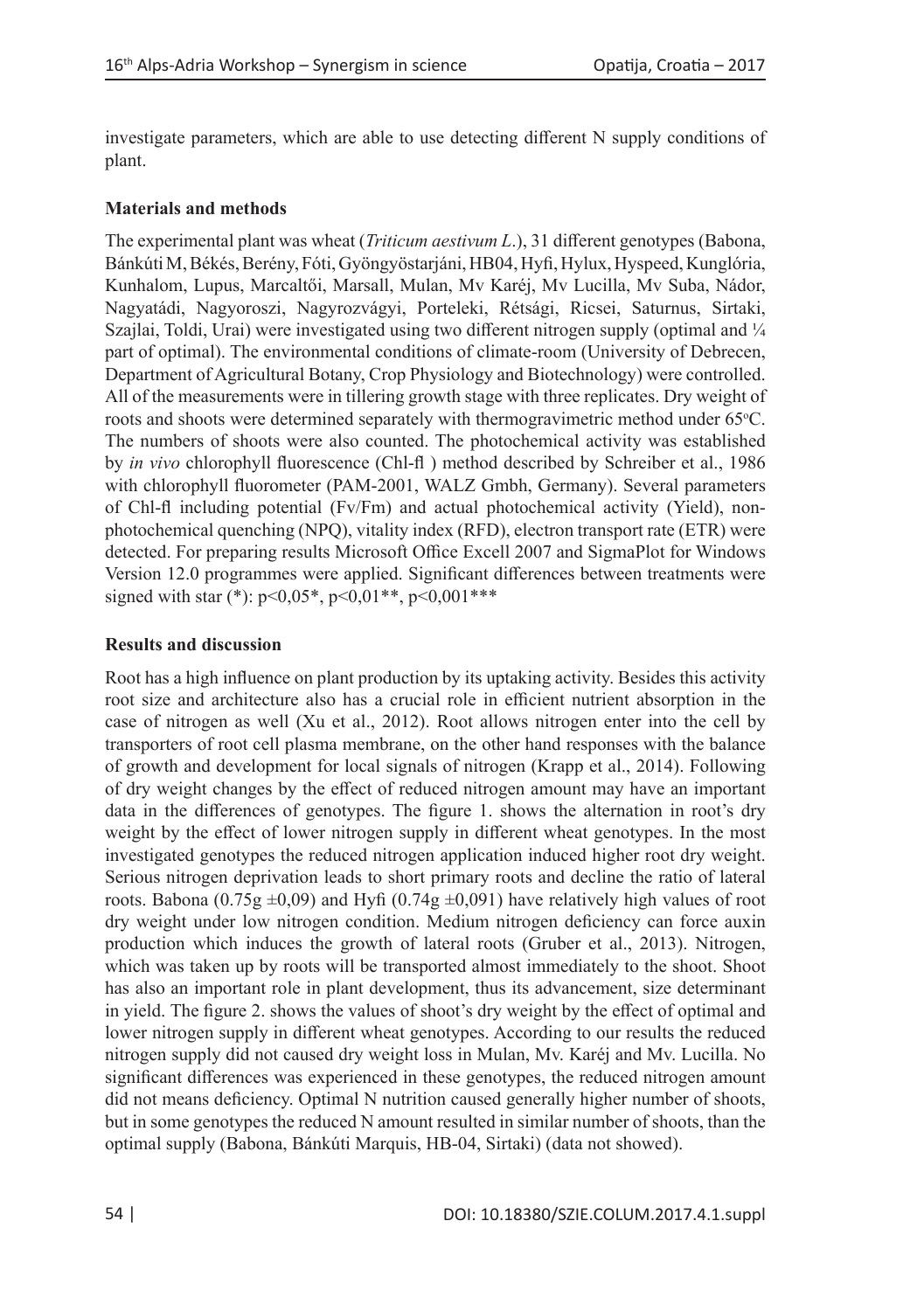

*Figure 1 Changes of dry weight of roots (g root-1) by the effect of different amount of nitrogen (N) supply (Opt. N: optimal, ¼ part of optimal: (1/4N) in wheat genotypes (Babona, Bánkúti M, Békés, Berény, Fóti, Gyöngyöstarjáni, HB04, Hyfi, Hylux, Hyspeed, Kunglória, Kunhalom, Lupus, Marcaltői, Marsall, Mulan, Mv Karéj, Mv Lucilla, Mv Suba, Nádor, Nagyatádi, Nagyoroszi, Nagyrozvágyi, Porteleki, Rétsági, Ricsei, Saturnus, Sirtaki, Szajlai, Toldi, Urai). n=3, ±s.e. (N effects compare to the control value p≤0,05\*, p<0,01\*\*, p<0,001\*\*\**



*Figure 2 Changes of dry weight of shoots (g shoot-1) by the effect of different amount of nitrogen (N) supply (Opt. N: optimal, ¼ part of optimal: (1/4N) in wheat genotypes (Babona, Bánkúti M, Békés, Berény, Fóti, Gyöngyöstarjáni, HB04, Hyfi, Hylux, Hyspeed, Kunglória, Kunhalom, Lupus, Marcaltői, Marsall, Mulan, Mv Karéj, Mv Lucilla, Mv Suba, Nádor, Nagyatádi, Nagyoroszi, Nagyrozvágyi, Porteleki, Rétsági, Ricsei, Saturnus, Sirtaki, Szajlai, Toldi, Urai). n=3, ±s.e. (N effects compare to the control value p≤0,05\*, p<0,01\*\*, p<0,001\*\*\*)*

Nitrogen nutrition influences the plant photosynthetic capacity through the decrease of synthesis of several key photosynthetic enzymes, especially of Rubisco (ribulose-1,5-bisphosphate carboxylase/ oxygenase), thus affecting the carbon assimilation, and subsequently also the photochemical processes in thylakoid membranes (Harbinson et al., 1990). Chlorophyll fluorescence measurements give us several useful parameters for characterizing photochemical activity of leaf. The optimal value of Fv/Fm according to Björkmann and Demming-Adams (1987) is 0.832 ±0,004. In the case of Bánkuti M., Békés, Fóti, Kunglória, Rétsági, Szajlai, Toldi and Urai genotypes no significant differences were expressed between the two treatments. It means, that the reduced N supply did not caused incline in the maximal photochemical efficiency of PSII in these genotypes.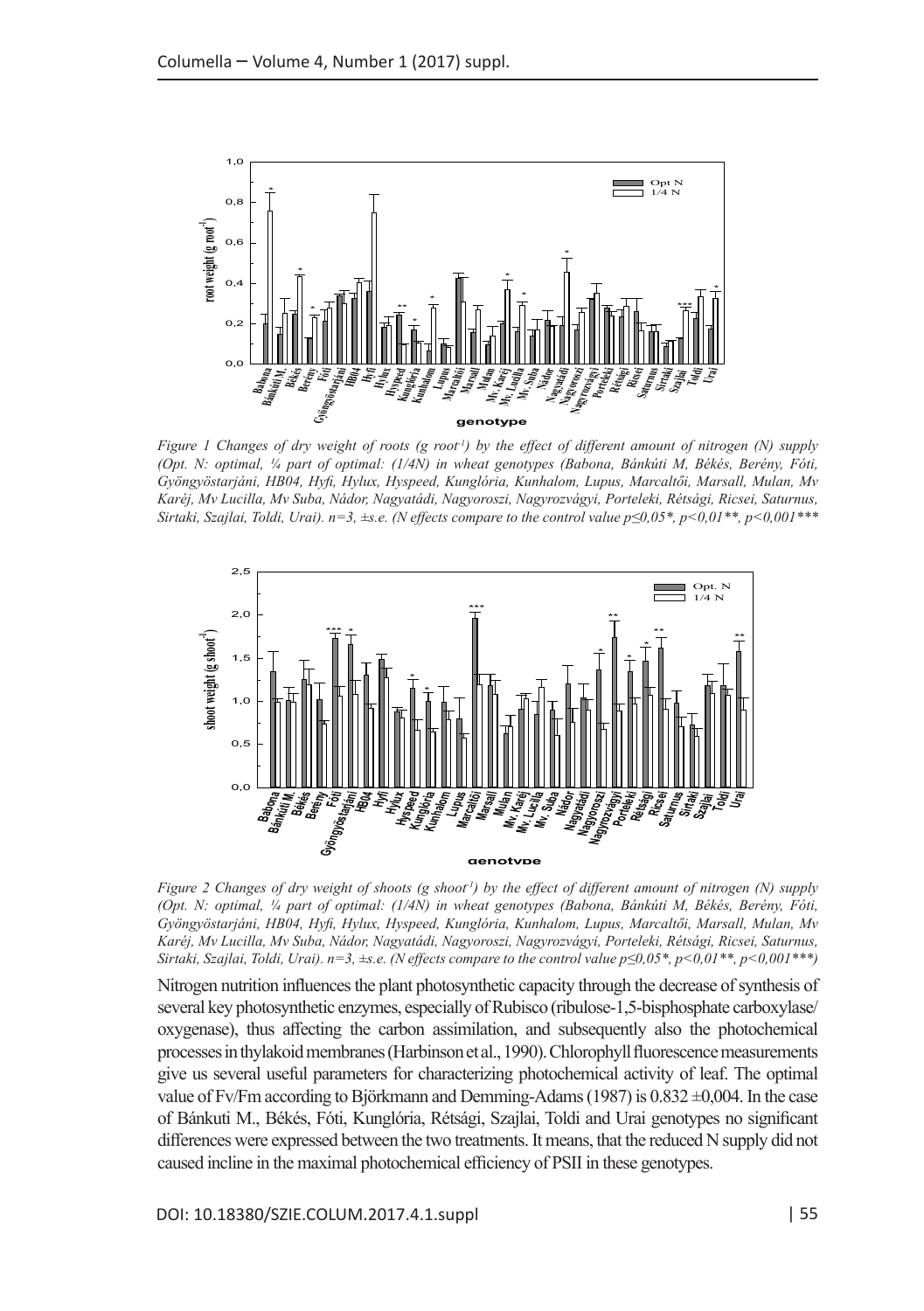

*Figure 3 Changes of potential photochemical activity (Fv/Fm) by the effect of different amount of nitrogen (N) supply (Opt. N: optimal, ¼ part of optimal: (1/4N) in wheat genotypes (Babona, Bánkúti M, Békés, Berény, Fóti,*  **genotípus**  *Gyöngyöstarjáni, HB04, Hyfi, Hylux, Hyspeed, Kunglória, Kunhalom, Lupus, Marcaltői, Marsall, Mulan, Mv Karéj, Mv Lucilla, Mv Suba, Nádor, Nagyatádi, Nagyoroszi, Nagyrozvágyi, Porteleki, Rétsági, Ricsei, Saturnus, Sirtaki, Szajlai, Toldi, Urai). n=3, ±s.e. (N effects compare to the control value p≤0,05\*, p<0,01\*\*)*



*Figure 4 Changes of vitality index (RFD) by the effect of different amount of nitrogen (N) supply (Opt. N: optimal, ¼ part of optimal: (1/4N) in wheat genotypes (Babona, Bánkúti M, Békés, Berény, Fóti, Gyöngyöstarjáni, HB04, Hyfi, Hylux, Hyspeed, Kunglória, Kunhalom, Lupus, Marcaltői, Marsall, Mulan, Mv Karéj, Mv Lucilla, Mv Suba, Nádor, Nagyatádi, Nagyoroszi, Nagyrozvágyi, Porteleki, Rétsági, Ricsei, Saturnus, Sirtaki, Szajlai, Toldi, Urai). n=3, ±s.e. (N effects compare to the control value p≤0,05\*, p<0,01\*\*, p<0,001\*\*\*)*

The relative fluorescence decrease also was measured by Lichtenthaler and Rinderle (1988) who published this parameter as vitality index (RFD). When the value of RFD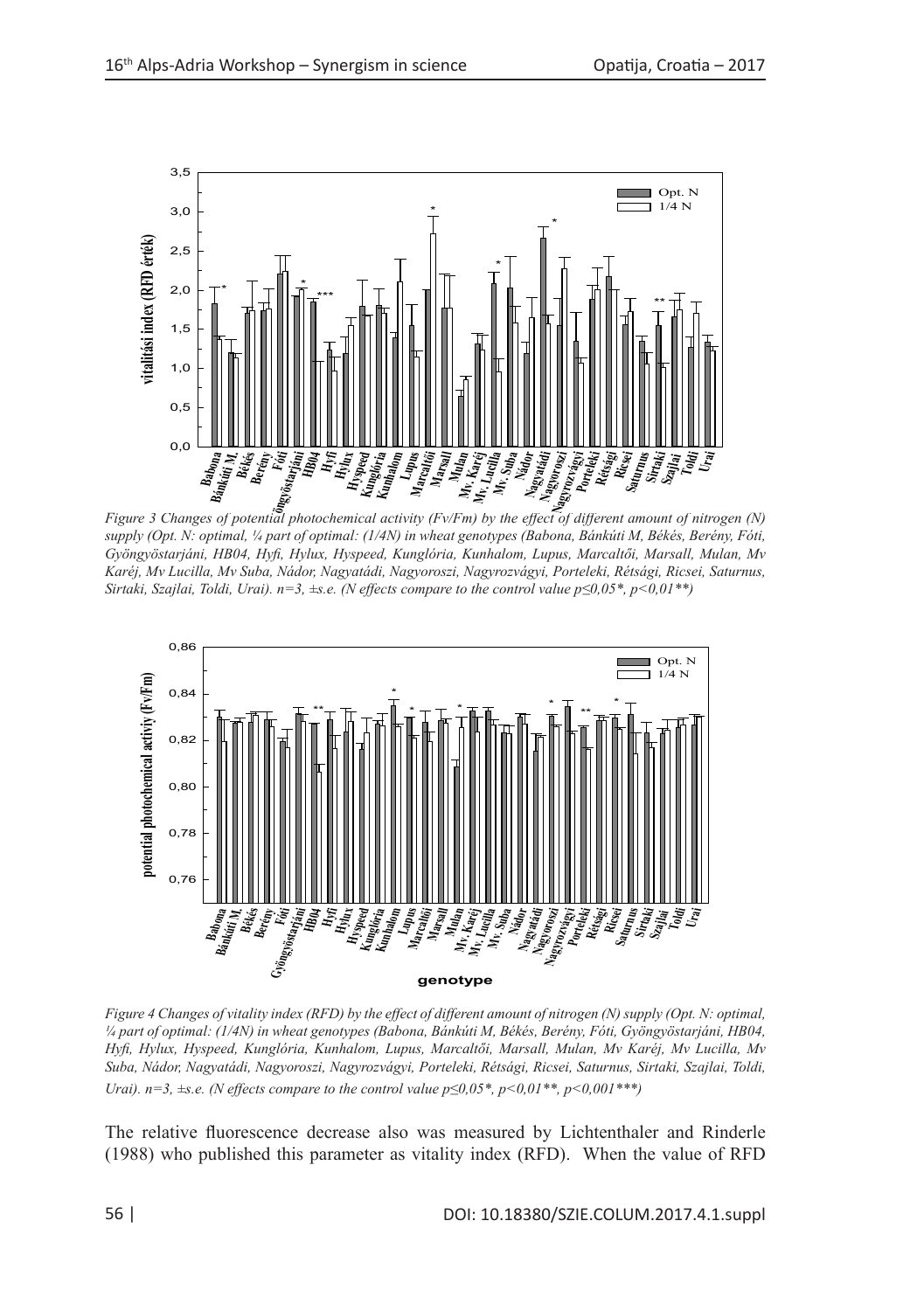decreases under 1, it indicates stress of plants. In our experiments based on this parameters the reduced N application did not cause stress in this early growth stage of 25 genotypes. In the case of six genotypes the nitrogen deprivation generate stress situation: Hyfi, Mulan, HB04, Nagyrozvágyi, Saturnus, Sirtaki 1,009 (Figure 4). From the other examined Chlfl parameters, the 1-qp/NPQ ratio was the parameter, which showed differences among genotypes in terms of treatments.

### **Conclusions**

In terms of root dry weight application the reduced nitrogen amount induced higher production, than in optimal nitrogen supply. Optimal nitrogen nutrition caused generally higher number of shoots, but in some genotypes the reduced nitrogen amount resulted in similar number of shoots, than the optimal supply. Interestingly, the reduced nitrogen supply did not caused dry weight loss of shoots in Mulan, Mv. Karéj and Mv. Lucilla. Among the investigated chlorophyll fluorescence parameters some are particularly adaptable for characterization of nitrogen demand of genotypes in the early growth stage. There was a genotypic variation in photochemical activity, and it was influenced by different nitrogen nutrition. The value of 1-qP/NPQ was found to be a suitable parameter for characterizing the intrinsic ability of PSII to balance photochemical and non-photochemical quenching under the given nitrogen supply. According to our results some genotypes's (GK. Békés, MV. Marsall, MV Toldi, Rétsági, Szajlai) photochemical activity are similar to optimal under reduced nitrogen supply. These wheats are utilizable in breeding wheat lines with sufficient productivity under relatively low nitrogen supply.

### **Acknowledgement**

This publication was supported by 'Kiváló malomipari paraméterekkel rendelkező adaptív őszi búza vonalak előállítása' (AGR\_PIAC\_13-1-2013-0002), "Establishing a scaleindependent complex precision consultancy system (GINOP-2.2.1-15-2016-00001)" projects and DE, Belső Kutatási Pályázat.

#### **References**

- Bufogle, A., Bollich, P.K., Kovar, J.L., Macchiavelli, R.E., Lindau, C.W. (1997): Rice variety differences in dry matter and nitrogen accumulation as related to plant stature and maturity group. J. Plant Nutr. **20:** 1203- 1224. http://dx.doi.org/10.1080/01904169709365328
- Eghball, B., Sander, D.H. (2001): Does variable distribution affect liquid P-use efficiency? Fluid J. **9:** 18-21. http://dx.doi.org/10.2136/sssaj1989.03615995005300010051x
- Galloway, J.N., Townsend, A.R., Erisman, J.W., Bekunda, M., Cai, Z., Freney, J.R., Martinelli, L.A., Seitzinger, S.P., Sutton, M.A. (2008): Transformation of the Nitrogen Cycle: Recent Trends, Questions, and Potential Solutions. Science. **320:** 5878. 889-892. http://dx.doi.org/10.1126/science.1136674
- Gruber, B.D., Giehl, R.F.H., Friedel, S., Von Wiren N. (2013): Plasticity of the *Arabidopsis* root system under nutrient deficiencies. Plant Physiol. **163:** 161–179. http://dx.doi.org/10.1104/pp.113.218453
- Harbinson, J., Genty, B., Baker, N.R. (1990): The relationship between  $\rm{CO}_{2}$  assimilation and electron transport in leaves. Phot. Research. **25:** 213–224. http://dx.doi.org/10.1007/bf00033162
- IFA Statistics, 2010: http://dx.doi.org/10.1163/1570-6664\_iyb\_sim\_org\_39196
- Krapp, A., David, L.C., Chardin, C., Girin, T., Marmagne, A., Leprince, A.S. (2014): Nitrate transport and signalling in *Arabidopsis.* J. Exp. Bot. **65:** 789–798. http://dx.doi.org/10.1093/jxb/eru001